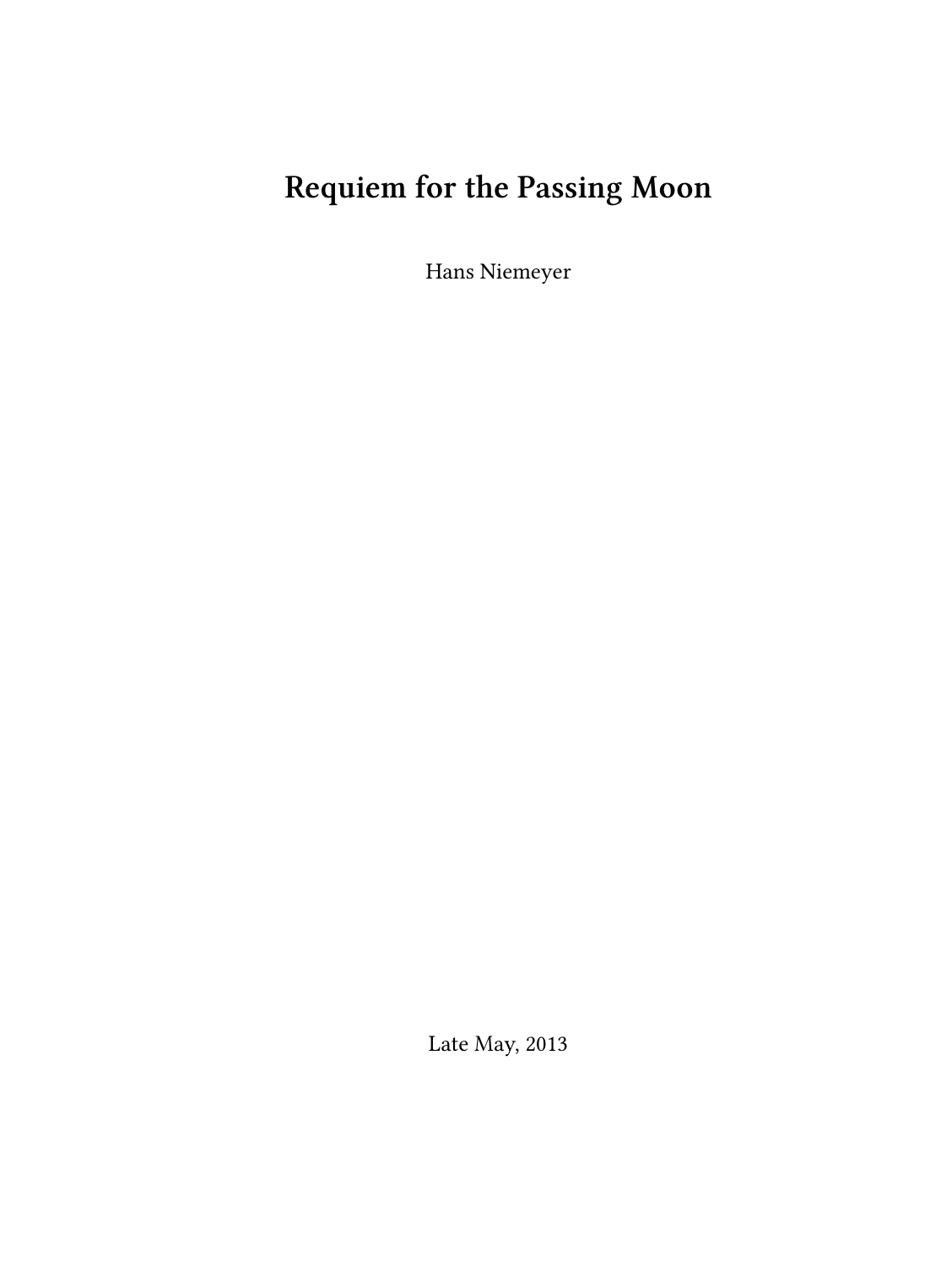## **Contents**

| I. The Arrest             | 4  |
|---------------------------|----|
| II. Journey to Santiago 1 | 10 |
| III. Back to Maximum      | 16 |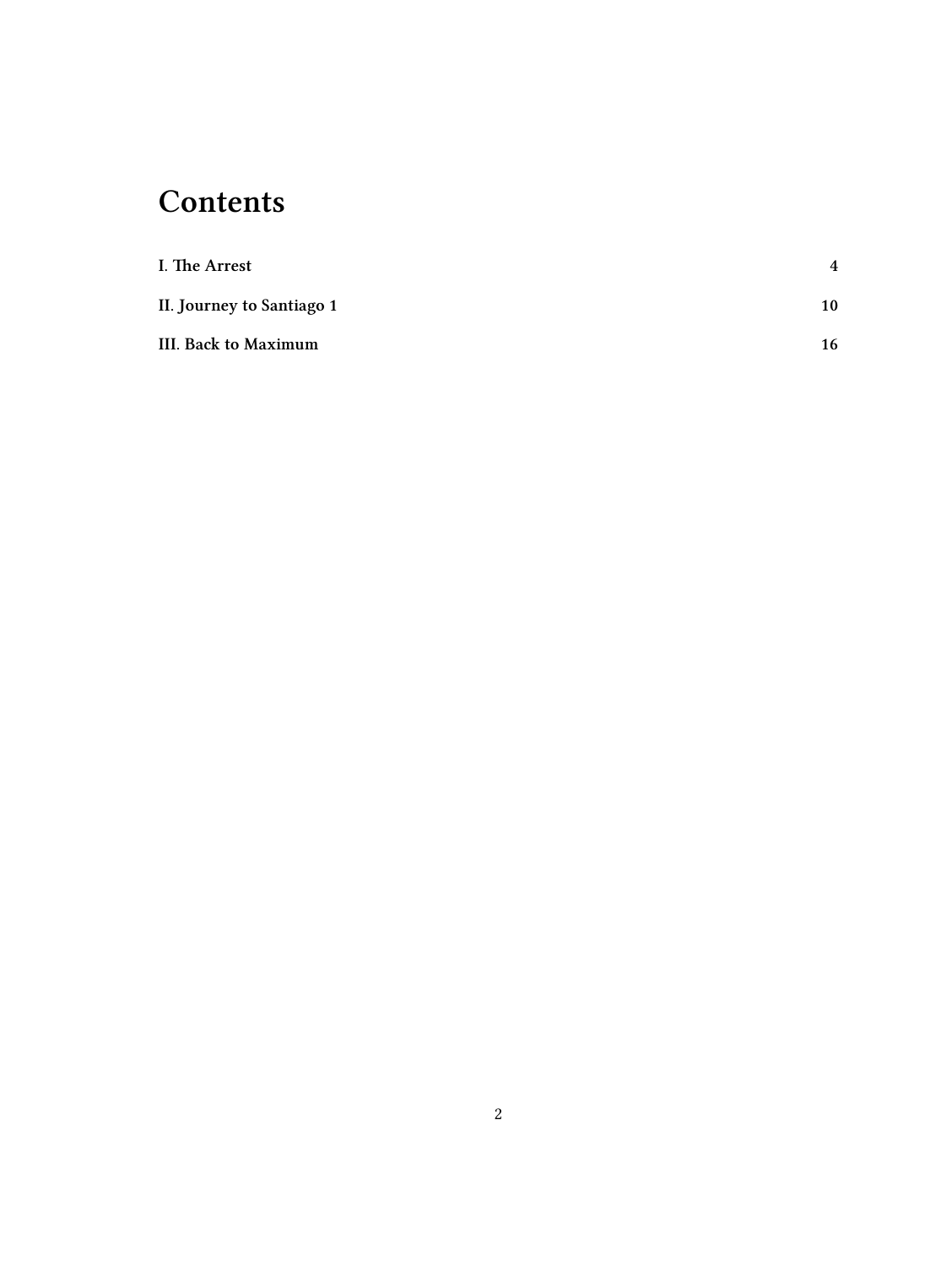[editors introduction from "War on Society"] Hans Niemeyer was arrested on November 30, 2011 near a BCI Bank after an explosive attack. Held in preventive prison under the terrible Anti-terrorist Law, he was charged for another 3 attacks. After a year in prison, Hans was granted house arrest and went underground on December 7, 2012 after his legal process was skillfully paralyzed. On April 26, 2013, he was arrested by the Investigative Police (PDI). Hans was [sentenced](http://waronsociety.noblogs.org/?p=8401) in July 2013 to 5 years in prison, and since then has carried out multiple hunger strikes, the [latest](http://vivalaanarquia.espivblogs.net/?p=16983) (es) in solidarity with Monica Caballero, Francisco Solar, Sebastian Oversluij, and Matias Catrileo.

*"I write so as not to explode, out of fear of a slow death and the gangrene of amnesia, in which a whole generation rots" -* Jean Marc Roullian *"Without chains on my feet, I began walking*" – Los Pericos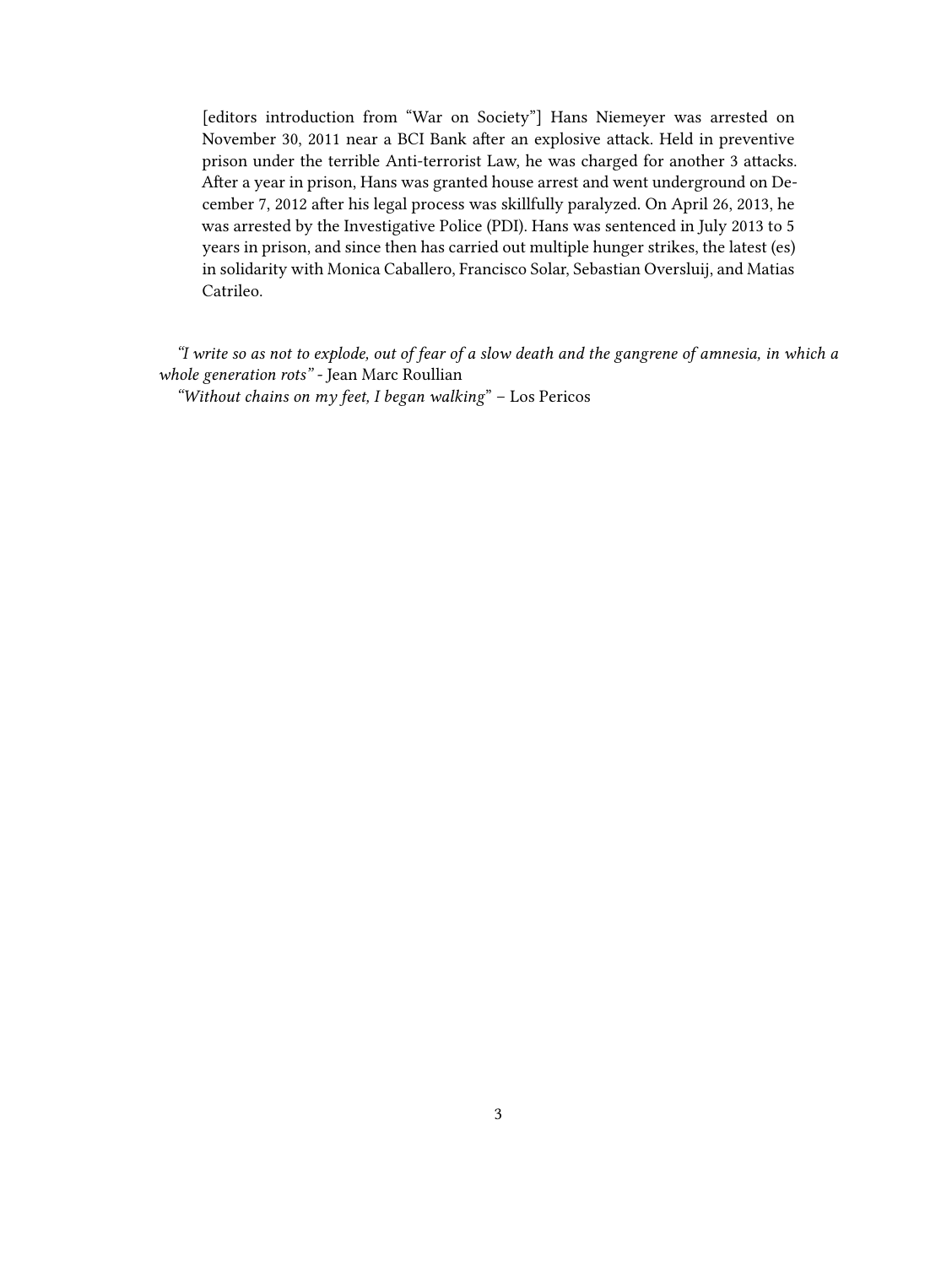#### <span id="page-3-0"></span>**I. The Arrest**

It was 7:30 in the morning when we noticed the movement of strangers in the street below, on both sides of the building. People who looked like students, the neighborhood's usual pedestrians, but who were looking insistently at the apartment in which we had sought refuge. Could it be a misperception, the feeling of persecution that prevents one from clearly seeing the real from the imaginary? This time, without a doubt, we knew we were wrong, we knew we had made a mistake. It had happened other times as well, we had walked the thin line of what we should not do, but at times there was no other option, we had to take the chance and gamble that the enemy would show up late. The dynamics of flight, with the two types of police<sup>1</sup> behind us, with a small child, with money being tight, was filled with these little gambles, leaps into nothingness. Should we open the door? Will they ask us to leave? Have we been recognized? The bus is stopped, pigs are below..? Will they get on? Will they ask for ID's? Are they going to look over the cameras for this ATM? Let's just get money out and leave… there isn't any… What do we do now? There are things we can't go without: diapers, milk for the small hummingbird, as we say with care. How much food do we have left?

Today we eat noodles, tomorrow just soup and bread, whatever, as long as the "little one" is well we can continue on. There were days when we couldn't eat, we improvised bread with a bit of flour we found, which went very well with salt and oil, even better the only ripe avocado we rescued from this branch overflowing with avocados hard as sticks. I don't care, it's us three, this keeps us going, the tent is our refuge, our home…put another sleeping bag inside, so we don't get cold. We stay outside a bit, look at the hills, the forest so dark, the sky, never had I seen a sky with so many stars, more beautiful with both of you. Did you know that for this moment everything was worth it? Remember the verse we made up? *"There are things we will never forget and for this alone it is worth it to experience them."* Tomorrow we will see what we'll do, how we'll solve our problems. We continue on down the road, improvising.

Clearly those who opine behind a computer don't understand this, those whose vocation is to be unpaid judges, those who always know what ought to be done, ready to judge and pontificate. *"He had to leave the country, he had to go alone, that guy can't be with his girl."* What moves them<sup>2</sup> to express their opinions? What do they know about us? They coincide with the enemy planning to destroy us. On the other hand the evening La Segunda cries the alarm. The police and prosecutors speak through its mouth like always, *"He is in Greece, Spain, or Italy", "He doesn't have a grasp, doesn't have a homeland, he won't come back to see his family, doesn't want them to know where he lives."* The tie-wearing terrorists opine, threaten, methodically construct the public enemy. *"I don't know how someone who only thinks about destruction can have a family,"* a citizenfascist commentator on  $\mathrm{EMOL}^3$ says about me. They don't see the contradiction in accepting the

<sup>&</sup>lt;sup>1</sup> In Chile there are two national police organizations: The investigative police (PDI) and the military police, the *caribineros de Chile*. Both have special units dedicated to political intelligence.

<sup>2</sup> "*Pana"*: Valor, Coraje

<sup>&</sup>lt;sup>3</sup> EMOL: internet "news" portal owned by the Edwards group, owner of half of the newspapers in Chile.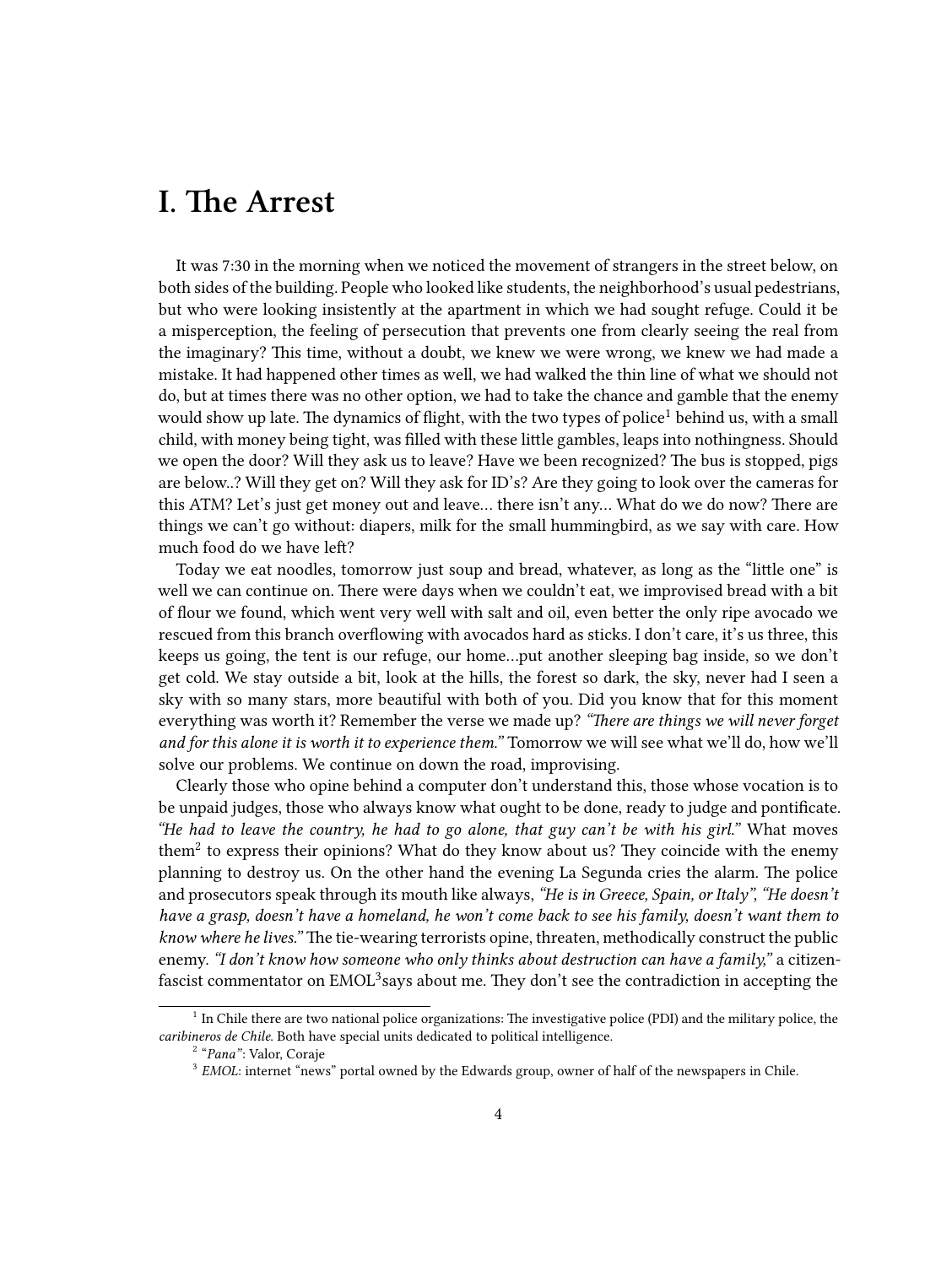dead students, the repression, the Mapuche children shot down, the people the bank kicks out of their home. No, these people applaud before the mirror, the advocates of "*A bullet to the head, let them rot in prison, just 'disappear' them. How we miss Pinochet! Everyone tells me so. With him this terrorist would've been shot on sight. We want to live in peace–how long do we have to put up with these criminals, and on top of it we have to feed them with our taxes, these scum of society–an island in the south, forced labor so they learn how to work."* The factories of public opinion, of producing a common feeling, are summarily effective, and when they don't work there are the pistols of the democratic police.

But usually they do work! This is hegemony: gaining a common feeling, automatic discipline, internalized, without the need for coercion… *"The ideas of the ruling class are in every society the ruling ideas,"* claims old Marx, *"Whoever fears freedom feels pride in being a slave,"* murmurs Bakunin as he pours a vodka and remembers the years spent with chains around his waist. Who cares⁉ The matinée will begin, the last Caguin of the Fiera, what will the purple-haired fascist say, Raquel is a lady (identifies as one). Who cares… the matinée will begin, the prisoners will watch it too.

This time I think it's them. Let's get out of here. We get dressed quickly.

"What if I go out to buy bread and use the opportunity to check it out?"

"Okay, go."

But I already feel the trap is beginning to close in, I see them again from the window, there's no doubt it's them. They talk on their phones, coordinating the final blow, asking instructions, "Yes sir, he's here, his wife just left, we're going in, sir."

You return. It's full of them, you say.

I'm going to leave, try to make a break for it (I think but don't say).

"No!" You fall to the floor, you cry, "It's all my fault, I'm so stupid, the only thing I wanted was to see you, I'm sorry!"

"My love, quiet, don't let them see you cry, be calm, I'm going to be alright, everything just moved forward a few days. Always dignified, calm, don't give them the pleasure of seeing you cry."

They enter in droves, the trap closes with a snap. They're here now, they take me, calm now, it's over. The police: Are we clear? Are we clear? Check him, check him! He's unarmed, sir. Bring handcuffs, they yell. They laugh, they embrace and congratulate each other.

"Don't cry, remember the moments we spent together, they were worth it… Don't cry."

They take me down the stairs, hands cuffed in front of me, before the curious eyes of university students and neighbors. Later one would exercise her poisonous forked tongue with the policereporters from *La Tercera*. One cop tells me, *"Pull your sleeves down so you can't see the handcuffs."* I respond, *"I have nothing to be ashamed of, quite the opposite in fact."*

All the police film the stellar time on their cell phones, just like the time I was handcuffed behind my back to a post in the barracks of the Bicrim-Macul. There is also a mysterious professional camera operated by police officers, apparently from *Rati* TV<sup>4</sup>, because they went with us through the whole process until the Bicrim La Reina station, and later the sadly celebrated Cuartel Borgoño, the former lair of the C.N.I (Pinochet's political police), now rebaptised as Cuartel Independencia in order to erase the dictatorial reminiscences, the people hung in *Pau de arara*<sup>5</sup>

<sup>4</sup> *Rati*: Agent of the civil investigation police of Chile.

<sup>&</sup>lt;sup>5</sup> Pau de Arara: Torture systematically implemented by the distinct police and soldiers during the dictatorship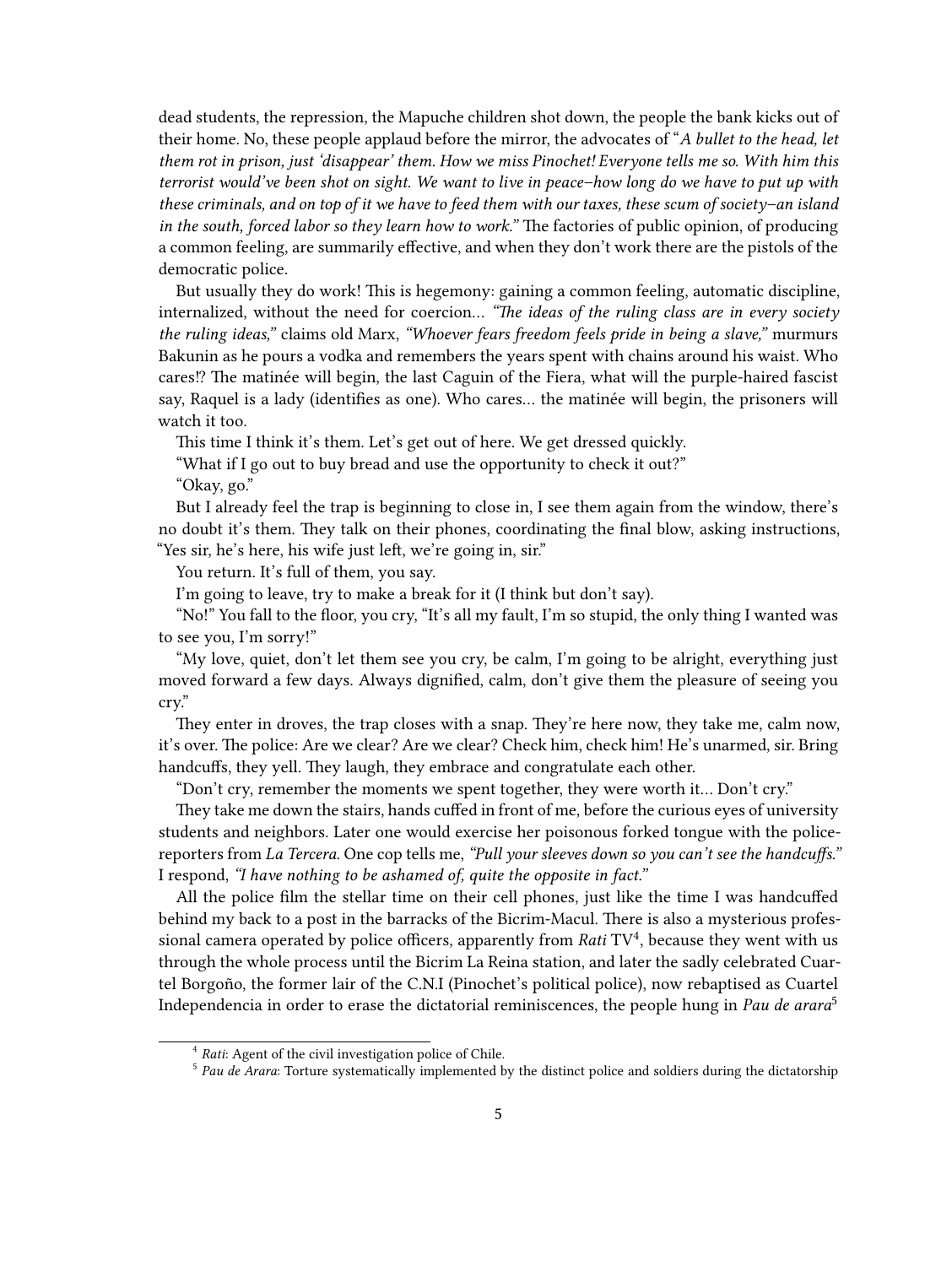and the screams of torture, especially now that the accomplices of that state terrorism are in the government and parliament. The ones who still applaud the horror are the same good citizens who demand hellish punishment for*"the terrorists."* But sometimes it seems the echoes of the past come back on their own accord, as was recently demonstrated when Brigada de Robos Oriente agents kidnapped and tortured a secondary school student in their barracks. Back to their old tricks again. Among prisoners, this unit of the PDI is known for its penchant for the *parrilla<sup>6</sup>* and torture. This incident with the secondary student even provoked a judge of the security court to speak of "methods typical of a dictatorship," which provoked the fury of the Ministry of the Interior, the fascist from Chacarillas<sup>7</sup> Andres Chadwick Piñera, who harshly criticized the judge. Have you ever seen such insolence, that a judge would be allowed to criticize the criminals at Chadwick's service and to defend a tortured adolescent!? Clearly, there is no limit to this government's impudence in intervening in the decisions and even commentaries of judges they don't like. Now they don't even care how they go about it, like when they used to say "*the government does not comment on judicial decisions*." No, that's over now, today the intervention is open and unmasked. And it passes right through… Nobody says anything!

They put me in a PDI police car and check me again. They handcuff me behind the back and we speed away in an entourage down General Velasquez and then Costanera Norte on the way to the Bicrim la Reina station. There are various telephone calls to coordinate. Earlier I heard urgent calls to the PDI headquarters. I imagine Chadwick receiving the news in his office, a smile drawing itself between the buttocks of the General Director's happy face. But there's no time to lose, he has a lot to do and he quickly puts on his suit as Colonel of the UDI<sup>8</sup>: he has to defend Golborne for the numskull he is and put in a man with the UDI's DNA. Pablo is the one chosen, a politician in the end, not a chain store merchant, Don Andres thinks. He remembers the torches and sees himself climbing the hill, at the top is the General delivering a speech that Jaime wrote… what times those were. But in the end, things change, there's no time to lose, the nation calls us. There's an action to defend! And he excitedly orders his chauffeur, "To Suecia street, fast!"

We continue down Costanera Norte at full speed down toward the barracks. Meanwhile, the "strange" personnel from the PDI disappear and I never see them again. In the station, I'm kept in the commissar's office and, apart from my guard, the only ones who come see me are the chief, the deputy chief of La Unidad, and the deputy who led the operation. I keep calm and silent, trying to save my energy for what's to come. Soon they transfer me to a dining hall, take off my belt and shoelaces, and again *Rati* TV films me from various angles. I have the dubious privilege of being a trophy of war. A series of old *ratis* enter to watch me. This had already happened during my first arrest in November 2011, when things like this happen, chiefs both active and retired come to watch the captured prey. They leave.

and continuation of the regime. It consists of hanging the detained person by their feet and hands on a pole in the air during long hours, whilst being beaten.

<sup>6</sup> *Parrilla*: Police torture that consists of tying the arrested person to a bed spring while running electric current through it.

<sup>7</sup> Chacarillas: The hill of Santiago, adjacent to the San Cristobal hill towards the East. This place was the scene of a ceremony of the dictatorship of civil and military character towards the end of the 70s, where "delegates" of the Chilean youth participated, amongst them Chadwick. The event, with a clearly nazi aesthetic, was accompanied with lit torches and has a fundamental character of the historical project and economic social model that lives on today.

<sup>8</sup> (Translator's note:) UDI is the Independent Democratic Union- a right-wing, conservative Chilean political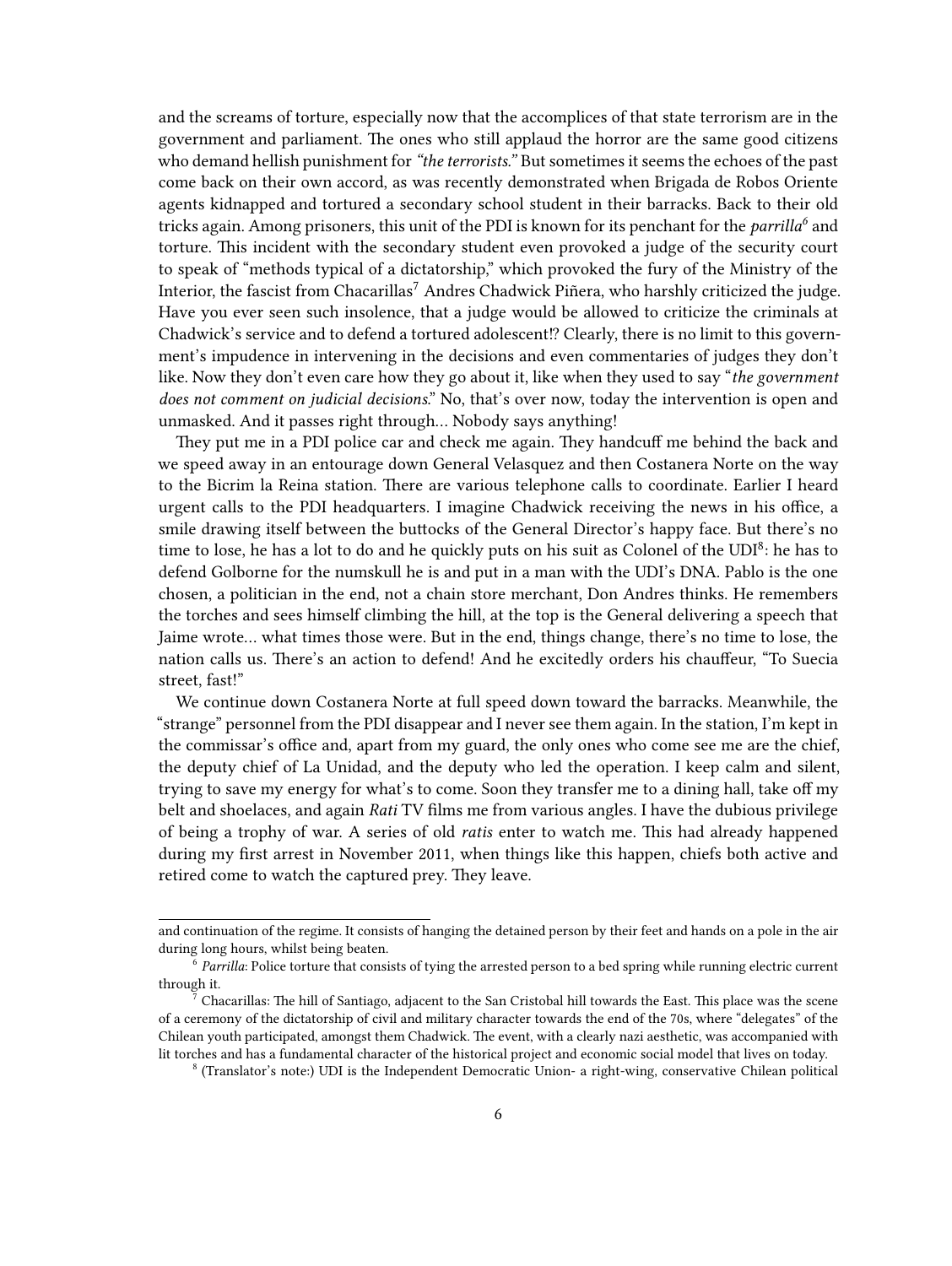The door opens again. The deputy says I will be allowed to see my mother for five minutes. My mother comes in; I haven't seen her in five months. She brings a mixture of sadness and happiness with her. We embrace.

"Don't worry mom, everything's fine."

"How have they been treating you?"

"Fine mom, don't you worry. How's the little one? Is he at your house?"

We chat for five minutes. They take off my handcuffs so I can take my mother's hands in mine. The deputy comes in: "Hans, we have to go."

Again the handcuffs are put on and I tell my mother: "You don't need to go to court. Why expose yourself? The vultures will be there waiting."

"No, son, I'm going anyway." A kiss, and we part.

The entourage of *professionals of the shackles* leave again. On the radio one can hear: "Without sirens and maximum security measures," something I will hear again in the coming Kafkaesque prison journey. For the moment, we move along *Costanera Norte* again in the direction of Poniente until reaching Borgoño's lair. We enter through Santa María, north shore of the Mapocho river. We get out of the vehicle, the TV cameras are far off, but there are still some photographers inside the station. That evening *La Segunda* would have a photo taken from a meter away. Who said anything about the press and police working together?!

In the station it's the same as always: photos from frontal view and profile shots, paperwork, bureaucratic procedures and rigorous medical exams. I enter without clothing, I feel sorry for the doctor- last night I went on a long walk along a mountain near Santiago and my aroma isn't the greatest–I didn't have enough time to take a shower. The doctor tries to describe the redness on my wrists due to the several hours handcuffed. She asks the police officer what the exact term for handcuffs is. The police officer responds, "We prefer to call them bracelets." The doctor looks at him for a few seconds, seriously. Finally she writes on the paperwork, "Redness on both wrists from the use of handcuffs." A dignified dialogue between Maxwell Smart and Super Agent 86. I sign a few more papers and I see Rodrigo and Julio enter-my lawyers. A brief altercation between Rodrigo and the deputy to let us speak alone. The *Rati* will look on from a distance, but he says it's impossible for us to speak alone. We hug each other, lots of greetings and smiles. I ask about my wife, my son and my mother. I ask them to send them tranquility. We agree on two things out of three and they explain to me what will happen in the tribunal.

Now the Show comes into play. They handcuff me by the back and parade me in front of the press. It's a grey day and all the reporters, camera people and photographers wear dark, heavy clothing. Up on top of their vehicles they really do look like vultures. We go in a caravan of two vehicles, again the *Rati* in charge orders "maximum security measures." In the vehicle I'm in, the police seem enthusiastic about how mcuh press there is, and say, *"Now we'll be immortalized"*… life gives small joys to these small functionaries. They want to share their miniscule moment of glory with me: *"you're like a movie star"* the chief tells me. I look at them. In a certain way I feel kind of sorry for them.

This time we go hastily, with sirens screaming and at full speed. The chief continually makes and receives phone calls and messages. They are all crazy for the latest generation cell phonesone of the many tastes they share with criminals. In one of these calls they tell him that the

party, founded in 1983. Its main inspirer was the lawyer, politician and law professor Jaime Guzmán, who collaborated with Augusto Pinochet. Sebastián Piñera was elected president in 2010 largely due to backing from the UDI.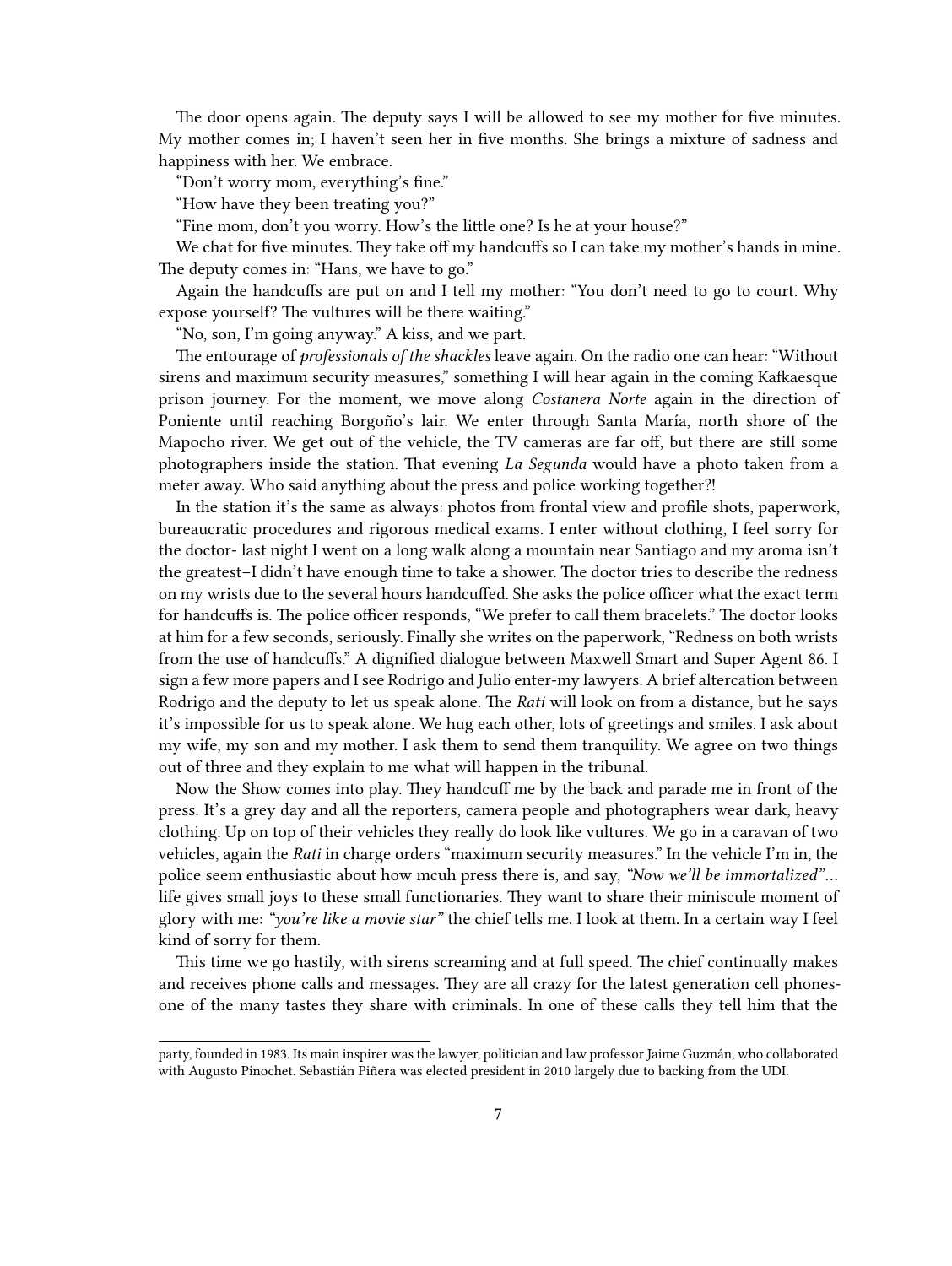deputy Valenzuela who led the capture will call to congratulate him. They advise him that the deputy will say "Vásquez speaking"<sup>9</sup> so as to be on alert and not think that they're pulling his leg.

We arrive at the "justice" center at Pedro Montt and Panamericana, inconveniently at lunch time when they're not accepting arrestees. Gesturing, phone calls and finally they open the door, but we don't have to wait- a Major of the gendarmerie<sup>10</sup> arrives.

"Is this him?" he asks.

"Yes, it's him," they answer.

I hear that the officials are in recess but will attend to us a little before 2 pm, "*so he'll be the first one to undergo controls."* The prosecutors and plaintiffs can now be found in the "Justice" center with cutlery and napkins tucked into their collars, ready to be served their catch. They'll send me to prison and be able to sleep peacefully.

The detention control hearing was predictable. Full of vultures looking for discouragement and defeat which they won't find. They love those gestures of shame; the bowed heads, the defeated and the ones who think they've done something wrong. In one word: regret. They need it to reaffirm their order. They need to be able to say: *"We, the good guys, are the ones who finally triumph. Let everyone take note."* They need the bad guys, the porters of the pathological, the transgressors of the Normal, be they "the other," the enemy, or criminals. Criminality operates in such a powerful way in the reaffirmation of the prevailing social order as the only possible society, that it can't be considered simply as the flip side of the coin of "normal" people, of "good and honorable" citizens' way of life. It isn't just an innate evil tendency within some deviant human beings, or the quota of anomaly that all social systems possess. The system needs to generate and augment delinquency, to raise the phantom of criminality. Delinquency and the shaping of the various public enemies are, in situations of social crisis such as we see in Chile, of vital importance for the construction of discourses around legitimation and order and in the nullification of subversive, dissident discourse. The system needs those public enemies, those threats, to be able to call for unity in the face of chaos, violence and barbarity, where criminals, *encapuchados*, anarchists, agitators, and pro-violence Mapuche join together. And this is without even considering the immense quantities of money that move the businesses of security, guards, security cameras, etc.

A good example of the construction of a public enemy is the speech by Sabestian Piñera Echeñique on May  $21^{st}$ , in which he advised the country that terrorism exists in Chile. What's more, he alluded directly to the Mapuche people and demanded the approval of the *Antiencapuchados* law. Fear has always served to unify and that is exactly what the system is trying to do now: create social cohesion.

Let's make a small parenthetical here. Wide sectors of the Chilean ruling class consider the situation to be no joking matter. What's on the table is important; it is the continuity of the historical project and social economic order begun by the dictatorship and deepened throughout the consultation governments, as well as winning democratic legitimacy, which was the missing

<sup>9</sup> Marcos Vásquez Meza: General Director of the Investigative Police.

<sup>&</sup>lt;sup>10</sup> (Translator's note:) *Gendarmería de Chile* is a national organization of prison guards which evolved from army units that were historically given police and prison duties in Chile. Though no longer a formal military organization, they are organized in a para-military fashion and "actively" maintain ties with the military. The current grey-green uniforms were adopted under Pinochet who was inspired by the uniform of German troops in WWII. Gendarmie and guards are both used for *Gendarmería* in the text.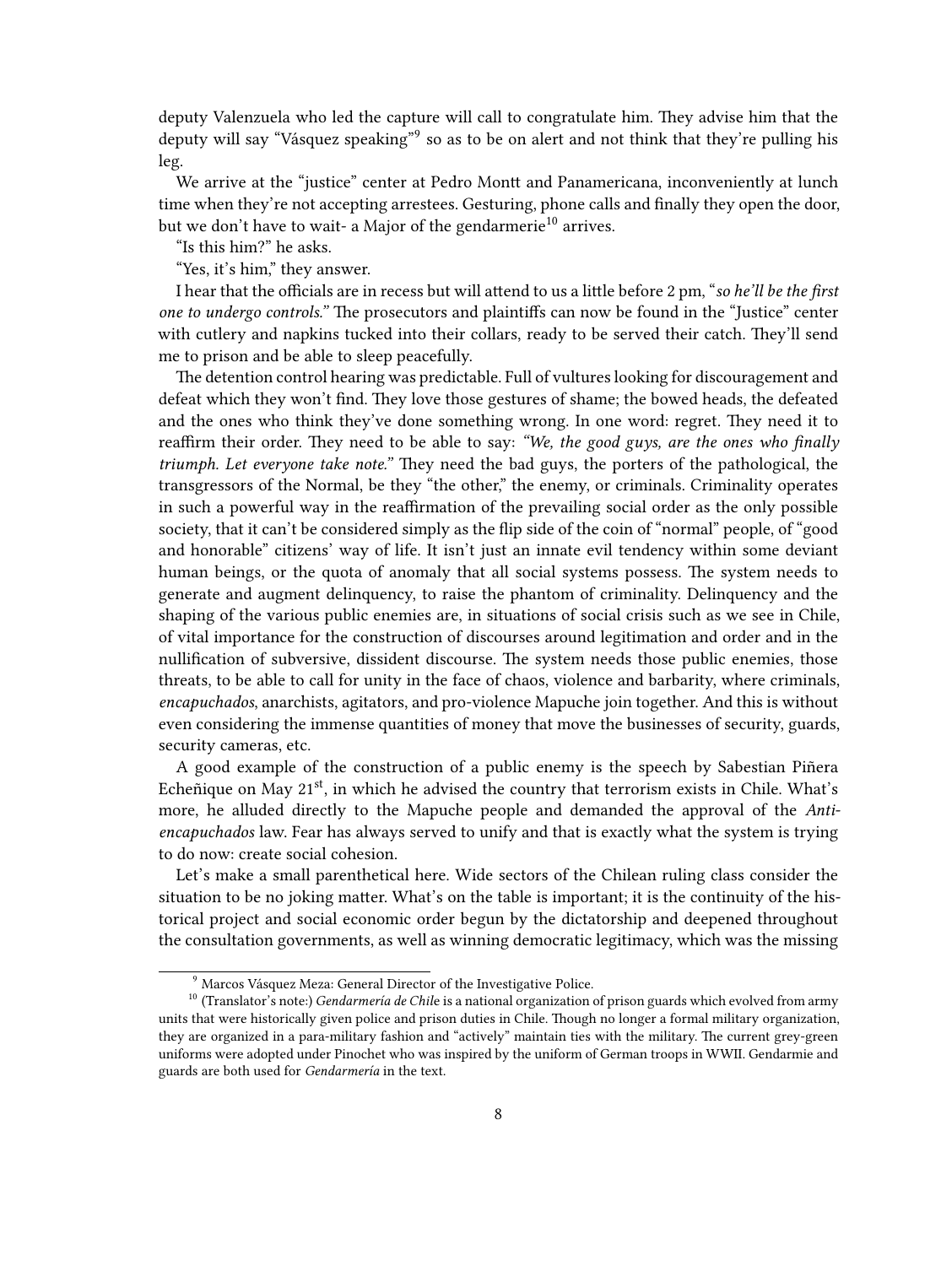ingredient. They feel there is a rupture of consensus with respect to the system of domination, or at least with respect to a type of capitalism that has been predominate until today. There are also certain concerning symptoms on the table. Lets name just a few: the paralysis and obstruction (in some cases due to judicial decisions) of important foreign investment projects, be they in the sphere of energy or of mining; a fall in the international price of copper; the increase of the production costs of Codelco deposits; the fragility of the energy system, principally the generation and transmission of energy; signs of deceleration in the Chinese economy. All of these ingredients have sounded the alarms for the ruling class. And it is in this context of crisis that the two structural failures of the Chilean system of domination are developing: the crisis of the system of political representation on one hand, and the distribution of revenue and concentration of wealth on the other. All of the social protests: the uprising in Magallanes, Alysén, Freirina and, in the last few days, Quellon in Chiloé; the dissatisfaction with the so-called "abuses," the education problem, the environmental problems that fit in one way or another into these two aforementioned structural fissures. The wager of the ruling class and political classes is that the way out of this conflictual situation lies in a reform along the lines proposed by the defenders of the status quo. Let's remember that from Bachelet to Longueira, they propose reforms.

The Chilean ruling class knows that plutocracy with restricted political representation can't maintain itself the way it is, that the paradise with extremely high profit rates and concentration of wealth they're accustomed to cannot be maintained. They know they have to let go, risking opening spaces of uncertainty and the possibility of social upheavals. This is why the political class in its diverse variants repeats the refrain *"Chile changed!"*

Even when the most probable situation is that there will be ways out through the system's framework, the situation is evolving, "the situation is fluid," say the analysts. This is why Piñera's gesture on May 21<sup>st</sup>, raising the specter of terrorism and social chaos, makes the most sense politically. This has precedents, to be sure, in the discourse and action of Rodrigo Hinzpeter as interior minister, but the most important recent events are the ones surrounding the deadly attack on the Luchsinger-Mackay couple and the repressive onslaught it entailed.<sup>11</sup> The resurgence and strengthening of the discourse of the specter of terrorism will be the backdrop on which the judicial processes develop, with clear political trimmings, in which the State finds itself involving the controversial anti-terrorist law. In all of these cases, apart from developing judicial processes that in practice go against due process, the law attacks the right to defense and the assumption of innocence that the system so lacks, it will occupy itself with media lynching and the exacerbation of punitive populism in order to gain political capital in an election year.The outlook, to be honest, doesn't look good at all. The proof can be seen in the amount of lies and false accusations that the official press echoes, with the Public Ministry and the police as its source. "Truth" and direct proof in this context become secondary, and what starts to gain preeminence is State reasoning and the need to achieve sentences under the Anti-terrorist Law that let the State justify itself in the new situations of social conflict.

But let's return to the story. Trial date: Monday June  $17<sup>th</sup>$ . Place of detention? The gendarmerie will decide that, says the head of the prison's Seventh Oral Court. And so begins a curious and surrealist journey through different parts of the prison institution.

<sup>&</sup>lt;sup>11</sup> On the  $4<sup>th</sup>$  of January 2013, an old latifundist and landowner couple, Luchsinguer-Mackay, died in result of an incendiary attack against their estate. After these events, the State and its ministries launched communicational campaigns, police congresses, and intelligence gatherings to create special units to militarise Mapuche territory and construct a true anti-terrorist frenzy.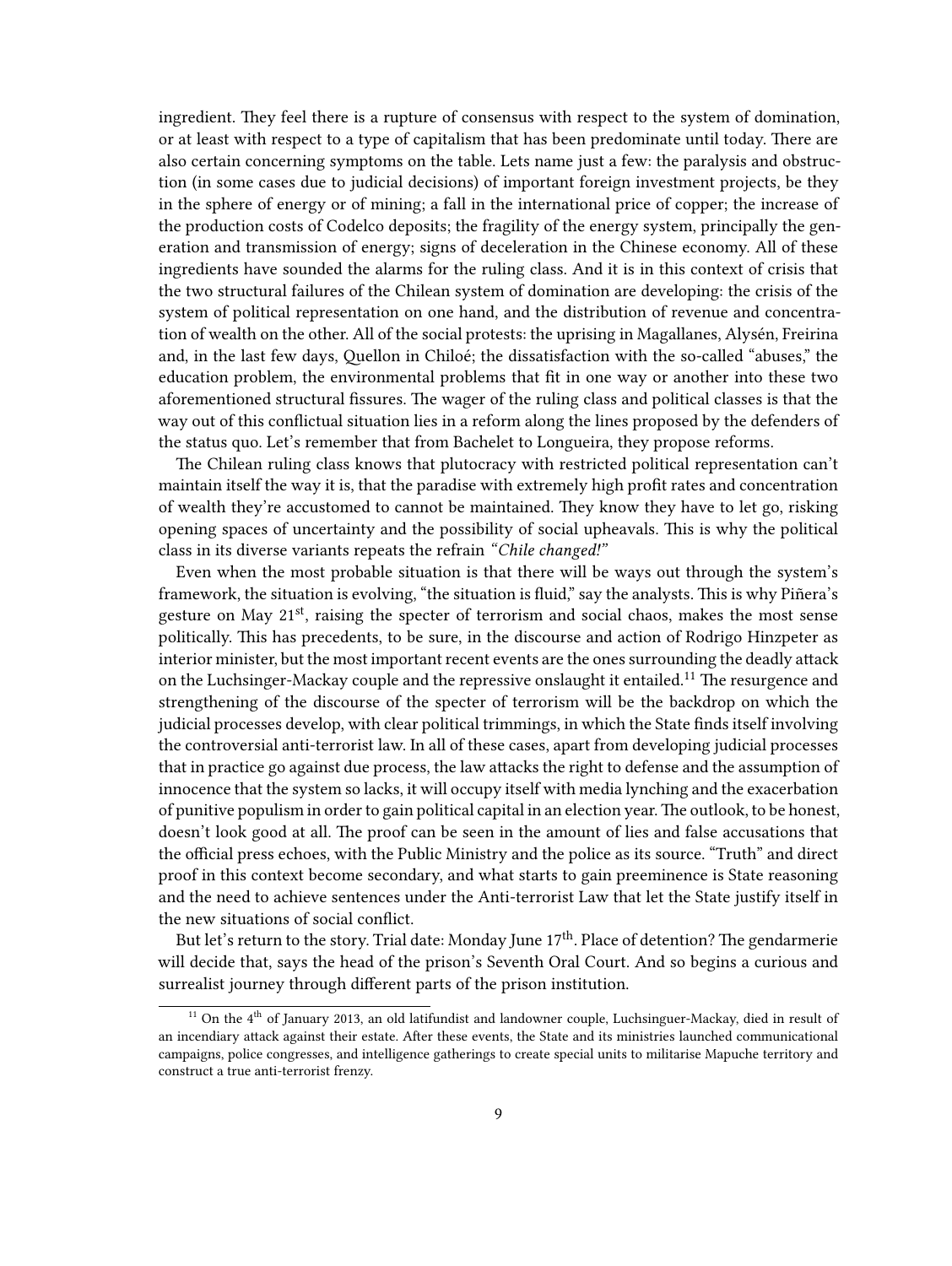### <span id="page-9-0"></span>**II. Journey to Santiago 1**

The TAR (high-risk transfer) section of the *gendarmerie* take me through underground tunnels to Santiago 1 prison. On the way, I remember it is supposed to be a franchise prison, the grand work of the Concertation, we see the efficiency of private business make an incursion in prison material. I am put into a solitary cell, they do not want this one with other prisoners. As it was shown on television (and for prisoners *"sounds"* in the press is important), some prisoners greet me and give me their hand behind bars. I walk for hours in the cell (*running pointlessly in circles*) which is in front of the Booking and administrative offices of these people. Then a series of strange situations begins, prison officials talk amongst themselves and look at me. The prisoners continue on and I stay in the cells, alone. A pig comes over to me and asks me the typical questions, I answer in monosyllables and shrugs of my shoulders; he informs me that there are calls coming in from the Regional Director of Gendarmerie , which confirms to me that something is happening. I am called to Booking*,* here the system functions and demands a submissive attitude from prisoners with their hands behind their back. In fact keeping prisoners' hands behind their back is a true obsession of the guards and I think almost the existential motive of the guards. I enter Booking, stop there, put your hands behind your back. I don't comply, my hands by my side, nor do I look down, I look calmly at all of them. The pig takes my respective prints and photos, they say that I am going to begin admittance, but that it is a formality because they think I am going to the CAS (high security prison). It does not bother me, it was to be expected. The telephone calls continue; "Yes commander, yes, he is in front of me right now." I return to the cells, and see now that I am the only prisoner. I am just about to think, *"I am alone,"* when I remember my brother the hermit, who magically travels here, accompanies me, looks at me and smiles at me, says to me again, *"brother, remember that you are never alone."* A happiness overwhelms me as I lay down, a renewed pride, I laugh. Here we go..

Very tired, laying on the metal bench of the cell, I sleep a little bit at a time. It is already night time when they take me to the inside of the jail, all of this is new to me, I am joined by other prisoners. Hands behind your back! I am called to the internal Gendarmerie and the pigs there ask me their own *paco* questions. I notice that there are far less *pacos (in between pig and cop)* than in maximum and than in the CAS. Some cases I would say without exaggeration are frankly *"picao a choro"*–wanna be bad asses, very contaminated by the criminal environment. Stay there, put your hands behind your back, I continue with my hands by my sides. A prisoner converses with me, says to me "You're here because of the bombings, it was on TV," a curt "Yes," and I am already bored. I am punished, he says to me, I am able to catch a chance to talk to my sweetheart. Typical young prisoner, thinks he alone knows everything. I smile as I look to around the top of a desk, bottles of artisan *chicha* and razors, not very large. In Santiago 1 there are only short razors. Prisoners measure razors by floor tiles: two and a half tiles, four tiles, seven tiles–must

<sup>&</sup>lt;sup>1</sup> *Achaba, achabarse*: to assume responsibility, to claim an act.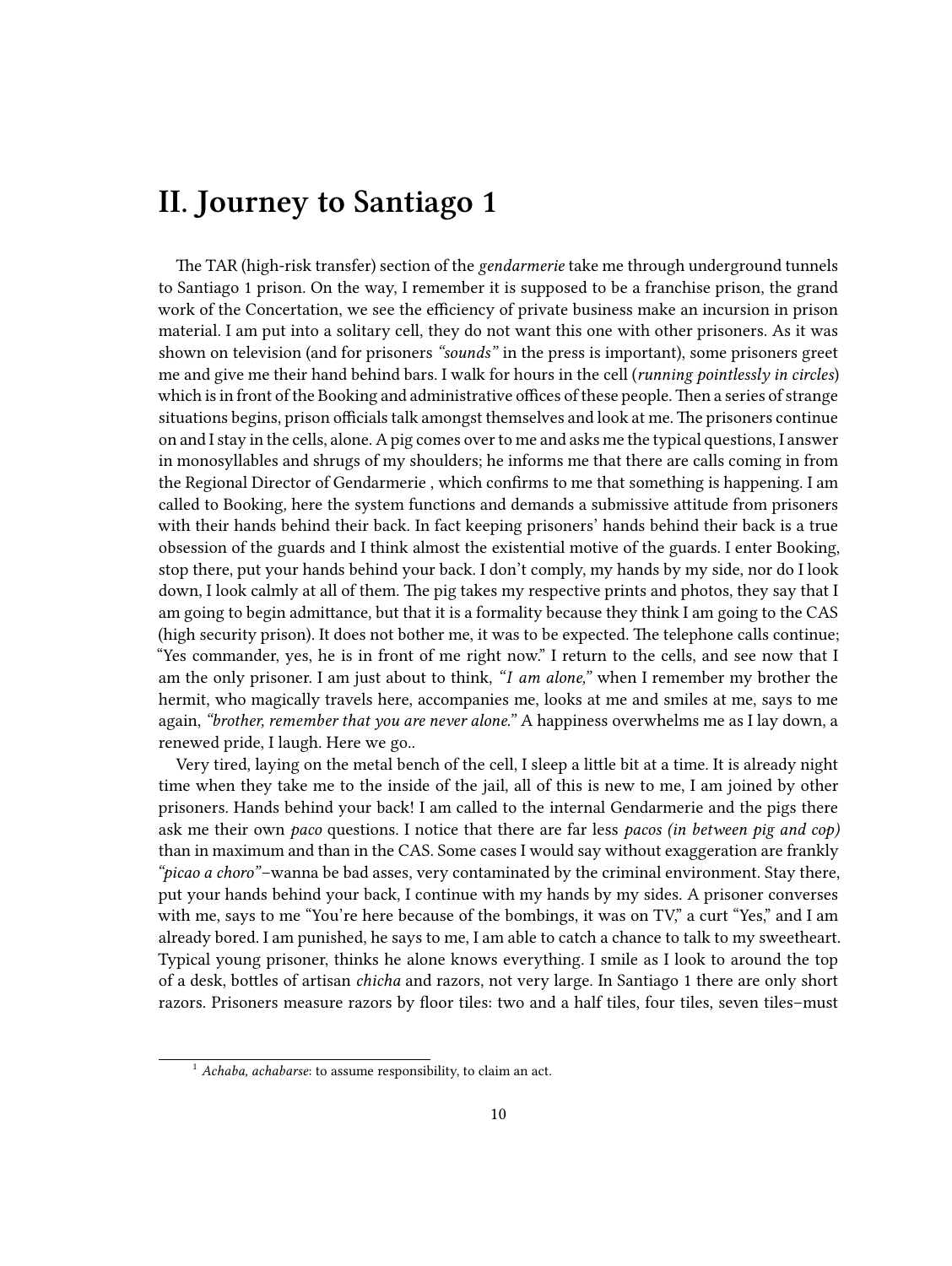be a brave heart! But that's only in other prisons–I have never seen anything like that. These are only two tiles long…what a relief.

The young prisoner continues talking: *"I don't take shit from anyone, man. I was the one who attacked Big John, I hit the old man with some iron."* He alone claims it.<sup>1</sup> He is proud. Poor old man, I think. *"Yes, I saw it on TV,"* he tells me. They take me outside, a line of prisoners, I am at the end. Hands behind your back!

We head down the first hallway, which runs parallel to the fire line at the CAS, towards Poniente. We are a group of 20 prisoners that the *paco* distributes throughout the units. They call a group and shut us in a "fishbowl"; a space with bars around it while they put the prisoners in the units. A prisoner who is about to get out is left with us. Logically, he is happy. He gives us his view of the prison: *"There are assholes, guys who think they are badass, who live by the knife and don't respect age, don't respect rank, don't respect anyone or anything*."<sup>23</sup> The *paco* comes back and takes us to the next unit the one we have been assigned to: Module 4, Transfer. We enter, the scene is unreal, with the lights of the bulbs illuminating behind us creates a ghostly image. The floor is full of trash. The architecture reminds me of the departments of Paz Fraimovich. Immediately upon entering prisoners are yelling from their cells: *"The washer uh, uh, uh, uh…the washer uh, uh, uh, uh,*" we hear, *"Welcome to hell,"* last, laughter, screams, a surreal scene, the true horde of barbarians. Anti-prisoner prisoners, ideal for the system. They put the prisoners in their cells, 2 or 3 live in each. We reach the one that I am assigned, one prisoner comes out who is to be released (to freedom) and two enter. My cell mate is a kid from La Pintana, El Castillo, who did freelance work downtown and stole a cellphone that belonged to some asshole that worked at the Ministry of Justice. That makes two of us with bad luck then. The cell is a pile of shit, a dump. Two foam mattresses full of bugs, doesn't matter which one you choose, they are both mite's nests. The floor is wet, the blanket is an dirty piece of cloth 30 x 50cm and moist. The window is gone, the cold cuts through everything, surely it was broken out to make blades, you do not have to be a genius to see that. I read a few sections of the *La Cuarta* y *Las ultimas Noticias* newspaper, opium distributed by the Edward and Saieh groups which the poor smoke with pleasure. I look out the window and see Unit J of the high-security prison (CAS) where I was from August to November after being in Maximum security for 8 months. What became of my hermit brother? I remember the mates we drank on the patio thinking about what would become of our lives, the conversations with Mario, of when we went to recreation, how we laughed at the roast made by prisoners on the 18<sup>th</sup> of September... happy prisoners celebrating the country that keeps them imprisoned. We don't want anything to do with this country. The rage that passed through Timochenko when we casually rendered his glasses useless to play a joke. Did you eat a cake? I ate all of them… Was there only one? A sea of smiles. The anecdotes of Krotsy, the lunch stories of the cowboy… Stop smoking on my patio damn Krosty! and now I am here on the other side of the fire line and the marquee, so close I might be able to call to you, but prisoners' continual shouting is beginning to weigh on me.

I am exhausted. I go to sleep on the mat completely dressed, and cover myself as best I can with the filthy blanket. I try to sleep in the fetal position, frozen stiff by cold and am woken up constantly from the bedbugs' bites as they walk over my face. The bed bugs stay with me

<sup>2</sup> *Pelo e' choclo:* idiots, crazy kids.

<sup>3</sup> *Ficha:* a species in a prisoner or delinquent's curriculum. A *ficha* prisoner is a prisoner high up the hierarchy and demands respect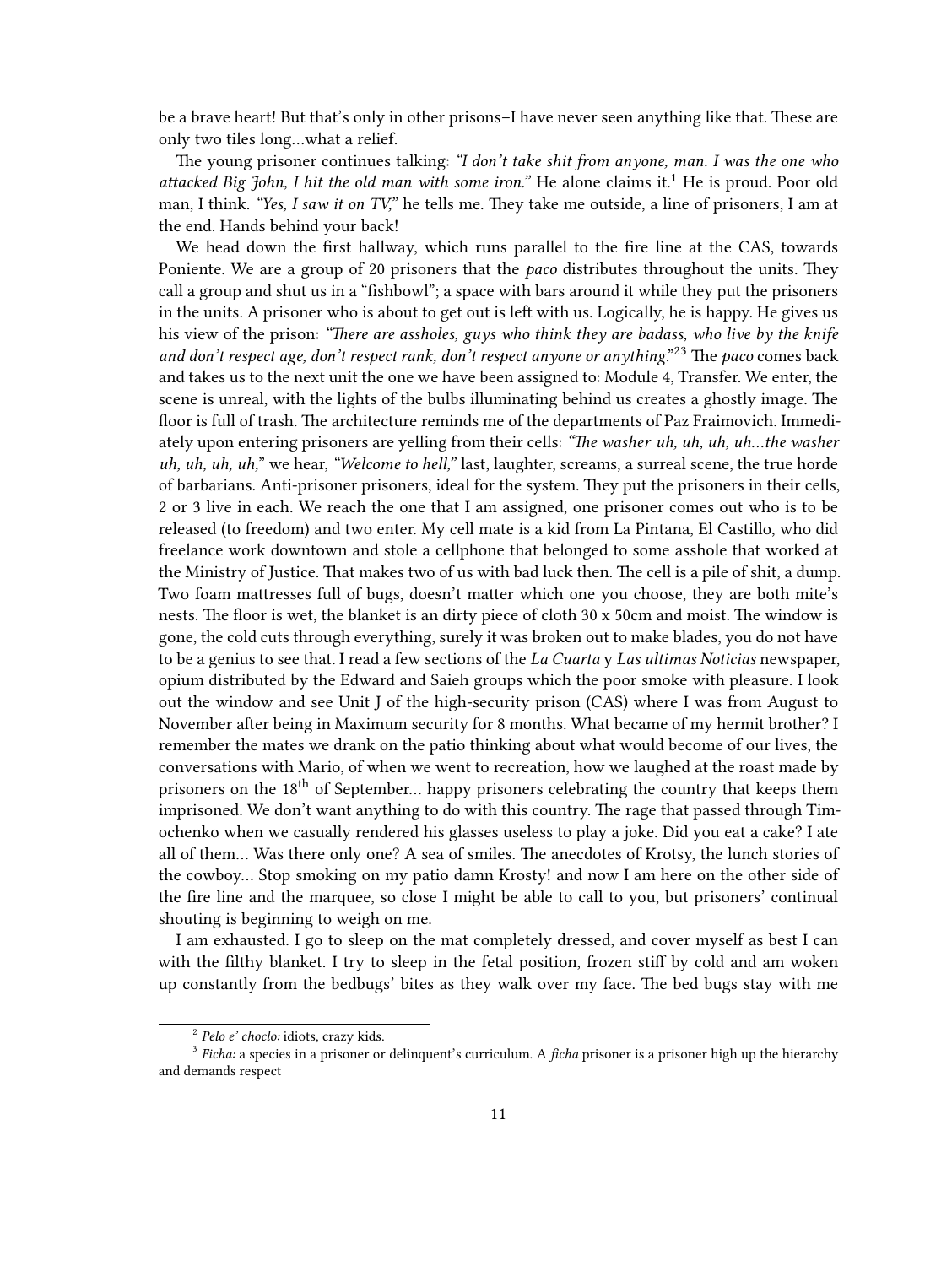for weeks. I shake the mat to try and get rid of them, but it's no use, the same mat is a giant nest of them. I get little bits of sleep. The freezing dawn arrives and to ward off the cold I take a cold shower (you didn't think there would be hot water). If you think that I was depressed or that this was terrible you are mistaken; with high spirits and optimism always. As Johnny Cash says in "I Won't Back Down", *"You can stand me up at the gates of hell but I won't back down."* I get ready to go out to the courtyard and face this new reality, including that of prisoners that stupidly accept the role of exercising dominance over other weaker prisoners. The night is filled with shouts, insults, boastful conversations, "*I hit what I stab,*" treat the rest as *perkines* (sexual slaves in prison), who they are going to put through the wash, and all of the other jail banter. Prison, extreme poverty, and razors, prison meat, the lives of the poor youth in this country are going down the drain. Dog eat dog as Hobbes said, here is the origin of the State where human beings exercise domination with weapons against other humans, the war of all against all where the fear of violent death exists. All prisoners are political prisoners!? Who came up with that stupidity! 90% of prisoners support the system.

I leave my cell and go into the courtyard, we are 100 prisoners or more. I see some very young prisoners moving timidly and fearfully, maybe its their first time being prisoners, in this country people are imprisoned for idiotic things: a drunken fight, because an old lady sees someone doing whatever, etc. My slogan for the period is: *"Manolo walks alone"* Excuse me! and I begin to walk to the middle of the courtyard, almost from one side to the other. One is never alone.

Some prisoners, all of them very young, greet each other and gather to talk, it is the power of the TV. The sound of the TV is very important for the prisoner because it breaks for a split second the automation and the life of incarceration and misery they have been sentenced to since birth and which they consider to be natural, an inevitable destiny.

I quickly make a friend, he tells me his story, the time flies, he gives me a Jodorowski book, a manual of psychomagic. The book makes sense in this place. One is never alone.

The story is told on the patio- Hands behind your back! the call comes for visitation for the entire first floor. The pigs say your first name and you have to say your last name. The *paco* is entirely a bully. They do not call me because it was my turn for a visit in the afternoon which never actually happened. Later my family told me that the attempt to visit was extremely vile (they were able to get in) people walking with kids in their arms, the worst treatment from the guards, incredible acts of disrespect towards my loved ones, to the point that they couldn't take it anymore and left before the visit.

Breakfast. I don't have a cup but I rescue some bread. There is a clamoring to receive breakfast and an environment similar to juvenile prison. It is a childish quality. It is not good news that the prisoners are very young "*aunty sent me a pastry, sit down, fuck off, give me the cinnamon, yes, what the fuck..*" Threats to fight in line. I return to the patio, walk, and take two bites of bread alone. Some prisoners continue to come up to me and talk, curious. My responses are respectful, but serious and short. This is not a place to make friends, this is a prison, everything is a relation of force, your corporal language, attitude, everything is observed. I continue walking alone to the middle of the patio, my cell mate comes up to me, brings me a cup of coffee, he is with the Pintana carreta<sup>4</sup>. I worked in this community, I know it well, I worked with its children and adolescents, I know their parents and loved ones, I know their schools, no one told me stories

<sup>4</sup> Carreta: Group of prisoners who share, food, converation and mate. Prisoners gather in carreta to commune, because of shared interests, and bonds of friendship or family.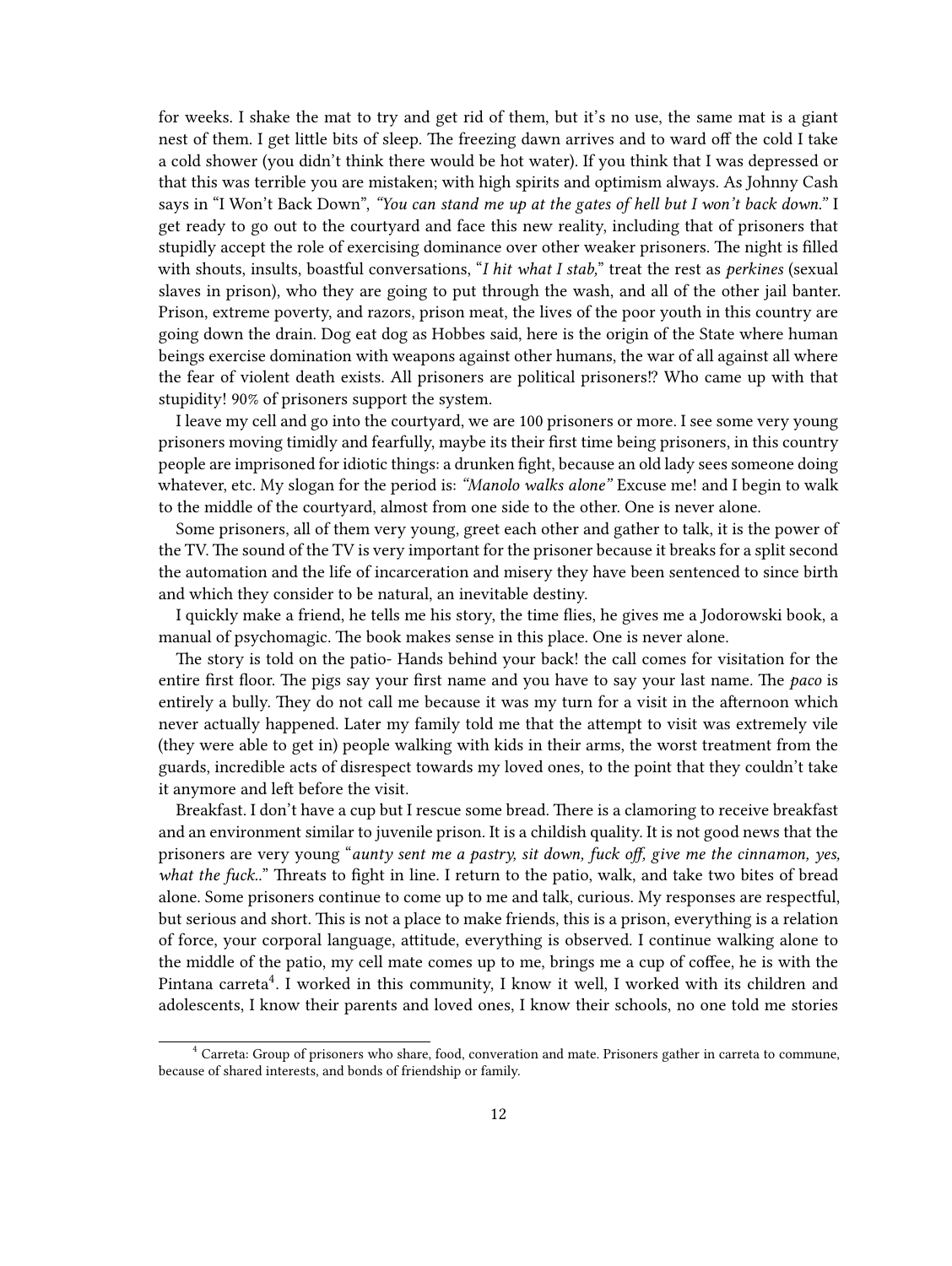about the "opportunities" and the choices in life. There no one chooses anything. A single mother in charge of her family, works for Mr. Paulmann in Cencosud or Mr. Ibañez in the Lider, leaves her house at 6:30 am and returns at 11:30pm, hardly able to see her kids; this is modern slavery. Her sons and daughters become hardened, grow up faster than the rest from the shock of shootings, crack, and extreme poverty. It is the Chilean capitalist paradise. Slowly life closes in around them: construction, a retail job for 350 lucas, or jail. To live for the prosperity of others, life goes down the drain. But just a moment! They tell me on the inside that we have reached 15,000 dollars per capita. Chile is on the road to development, I think, alright!

Two gendarmerie enter, one is a lieutenant. They tell me to get my things, you are going to be leaving. I don't have anything, as I came to Module 4 from transport. The pig asks me stupid questions that reveal to me that he does not read anything, nor does it seem like he wants to watch the news on TV. He asks me if we are against the pigs on the street and if I have anything to do with the demonstrations and protests. I don't answer. Later he moves away and comments to another pig loud enough for me to hear, *"If one of these motherfuckers touches a hair on my woman's head"* (I deduce that his wife is a cop)*"ill have them killed with a perro".* A *perro* is prison slang for a prisoner of low standing in service to other prisoners higher up the hierarchy or volunteered for the gendarmerie's instrumentation, who fight and carry out *antedatados* on other prisoners (attacks with knives, shanks, and other weapons.) Without looking, the pig leaves and talks with the head guards of Module 1 and 2.

Another parentheses. I have been hearing that in Santiago 1 there is a pig who beats and threatens youth who are imprisoned for street protests. I think it is highly likely this is the miserable one I have been hearing about. There is a lieutenant of the gendarmerie who threatens to order the murder of whoever he considers to have affected his policewoman wife. He is so cowardly he will not even do it himself, he will orchestrate the killing with a *perro*. This is nothing new, anyone who has done jail time knows of these plots orchestrated by gendarmerie which include getting enjoyment from and betting on armed fights, as in roman gladiator rings. In Santiago 1 there are blades awaiting the youth who are imprisoned in street protests and they are driven by a lieutenant of the gendarmerie.

My destination is Module 1 in High Security. The pig tells me: there are only famous ones and people who have been on television, well known criminals. I don't say anything to him and enter. Immediately I see half of the prisoners that were in module 4 and I notice more adult prisoners, this is better, but I also walk with lead feet, I have had problems having genuine interactions with prisoners or because I thought prisoners were cool (like all prisoners are political prisoners). Immediately a prisoner approaches me and gives the following discourse: *"Hans we have been waiting for you, look there is the world, there is everyone inside the barretin<sup>5</sup> , God is here, here is the savior saying he will give you an opportunity."* It's an evangelical prisoner inviting me to go with god. Respectfully I tell him thanks but I am not interested. I begin to walk on the patio, a prisoner approaches me and invites me to his *carreta* to have mate. I greet them and enter the mate circle, there are only assailants and thieves. We eat lunch and I spend the afternoon visiting with various prisoners, walking around the patio, watching a soccer game and partaking in another circle of mate. A brief threat of a fight. A good reception and whats more I find that the visits are in an open room but contact is allowed and few people go to visitation. A few prisoners

<sup>5</sup> *Barretin:* The *Barretin*, to be *barretined.* Its a part of prison culture. (Translator's note: prison slang, translates literally into crowbar, fantasy as in a strong desire, or an illusion.)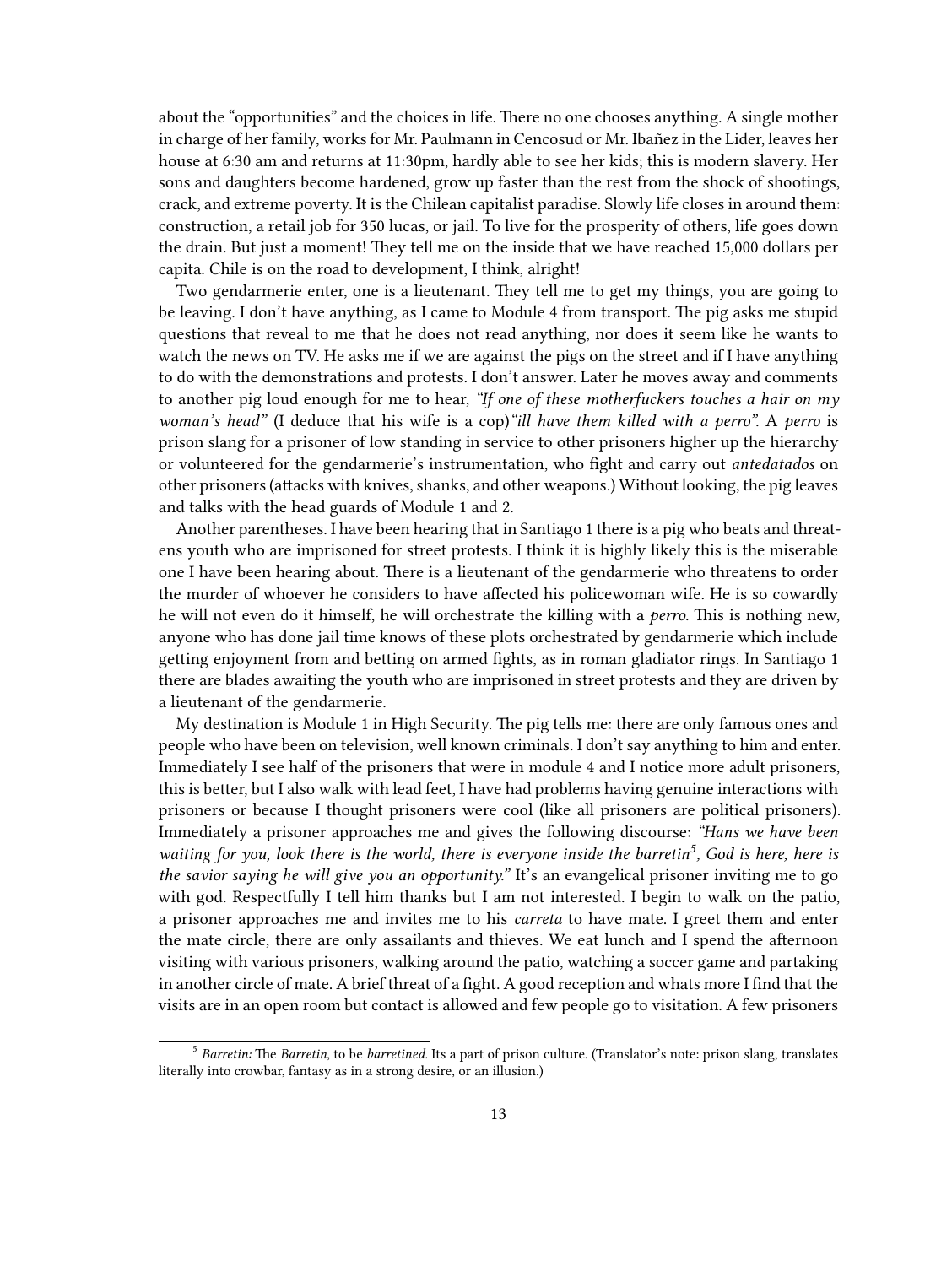from maximum security (Module 2) call out to me, greet me, and offer me a radio, they have to return them tomorrow, great. I spend 40 minutes shut in my cell and then the door opens, it's two pigs. *"Niemeyer, get your things, you're leaving."* I don't have anything, I am only accompanied by Jodorowsky, dubious company but at least its something to read. And where am I going? *"I don't know,"* they say. We leave the module and walk from the first hall almost until the last. They put me into a couple cells and offer me two Kapo juices. I accept them because it is glucose and I don't know what's coming.

I pass through the cell, I read the slogans "a cordovan was here", a circle A, an anarchist symbol, *"fernet with cola because it hits harder" , "chiqui is a thief. whaaaaaaat?", "La victoria", "Santa Olga", "Jose Maria Caro".*

The minutes pass by, it begins to get dark. I remember the first time I was a prisoner, September '92, brutally beaten by the cops, my busted head, my mother's suffering… I continue looking back into the past like a flashback in a movie…Where did everything begin? Was there one point or was it only the combination of a bunch of risky situations? I don't like to be self-referential, but I talk with myself about my life as an introspection, I remember so many different things, so many different situations. It's 1988 and we are confronting the dictatorship in the street and not with a pencil as Ricardo Lagos Escobar said. We marched downtown, the "Hauscar" shoots its water cannon, all of us duck under the walls of the University of Chile metro exit, an artisan hankerchief around our faces, we counter-attack with rocks. On the yellow wall of University of Chile a youth spray paints in red: NATIONAL UPRISING. A barricade on 18<sup>th</sup> and Alameda, molotovs burst on the pavement, traffic is stopped, pamphlets of Not Until Victory. Paintings of greetings on the front of Irarrázaval and Vicuña Mackenna. Meetings in the CEI of Ingeniería, in Arquitectura, take the Paulo Lavrí center for a meeting in Santa Rosa, make giant wood letters wrapped in the daily paper with and bags of trash to burn at Carmen and Alameda. A sadness, a bitterness takes over my spirit.

Are we talking about old stories? November 1988. I am 15 years old. After the plebisicite (end of Pinochet's rule), instead of happiness I have seen a river of rebel blood. We converse at Lord Cochrane and Alameda, with two *compas* from school. One, two grades above me, who recruited me to the *Jota a*nd another *compañero* with his own point of view. Pablo Vergara and Aracely Romo had been murdered in Temuco. A *compañero* tells us that in his poblacion there were barricades this morning. The funerals are the following day…..Should we go? Yes of course, let's go! Another day we ditch school and meet in the same place we talked the day before. On bus or by foot? We walk and talk, our trip is short to the little plaza in front of the general cemetery where Avenida La Paz ends. Everything seems so pristine, we are so pure, to the point that the colors seem more vibrant. I am very skinny, with fairly long hair. I see a school shirt, blue jeans, shoes. What are the hell are they waiting for says the vagabond. Another guy interjects "*The only thing I am worried about is wether they are going to come in here or through Recoleta."* The environment is tense, patrols of pigs and civilian cars pass with sinister characters inside. Now: here they come. We look down Avenuda La Paz and far away we see the funeral procession and further behind buses, packed to the roof with people and black and red MIR (Movement of the Revolutionary Left) banners.

Leaving through the windows, we make a roundabout turn towards Recoleta. Quickly we stop, Lets go inside! We enter through the front door, we walk quickly inside the cemetery and reach the grave column of people who have already begun their march to bury Pablo. The voices all become one and sounds shocking, it gives me goose bumps: Conscioooouuus Pueeeeblo, Rifle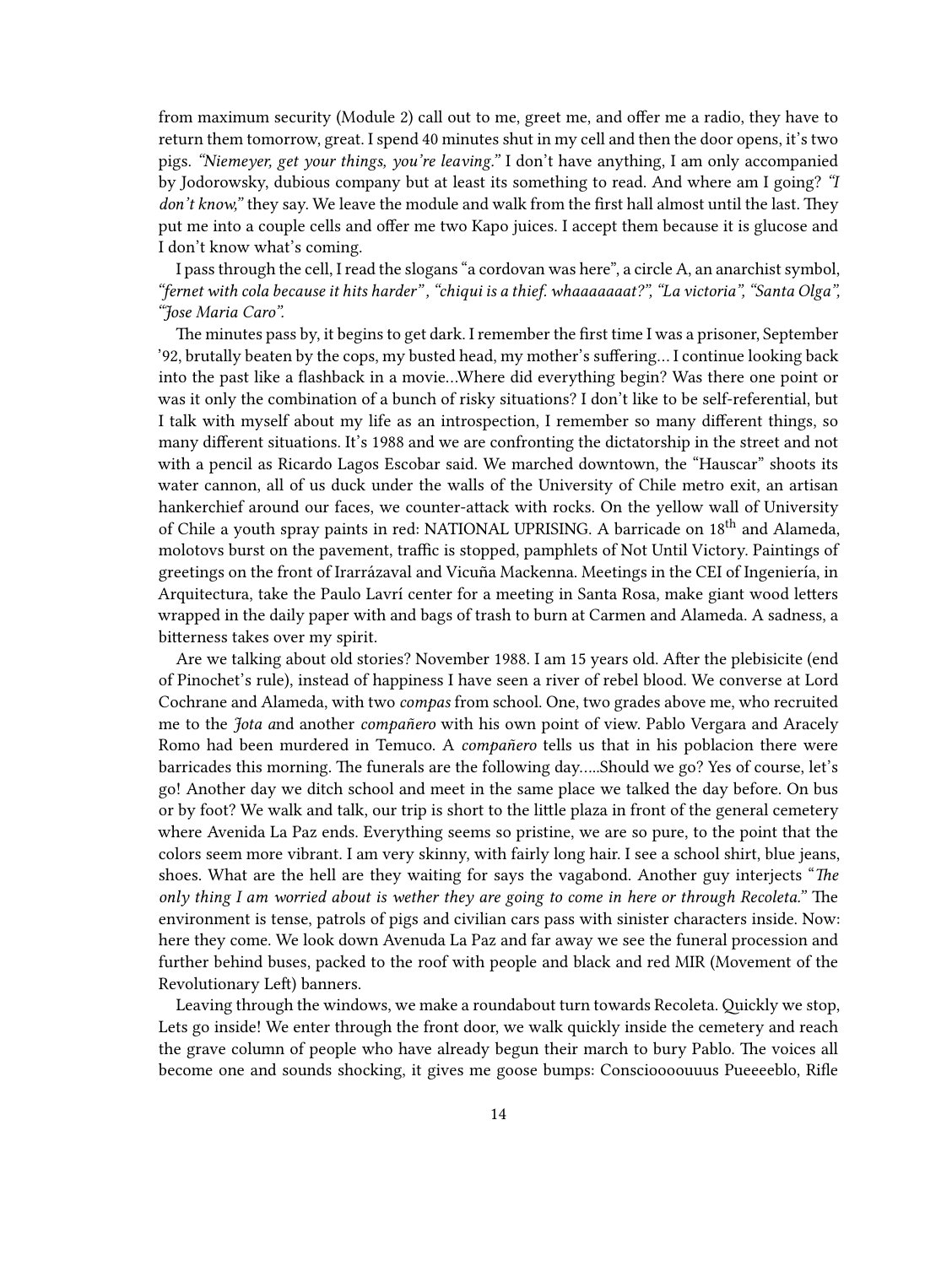shot, MIR, MIR…. Conscioooouuus Pueeeeblo, Rifle shot, MIR, MIR….Faces covered with hankerchiefs, fists in the air. A tremendous explosion is heard in the cemetery, a noise bomb. The crowd erupts in applause and cheers: Cardinal Maroto, church of the people! Cardinnal Maroto, church of the people! Fists pump rhythmically, there are armed pigs with rifles and battle helmets on acting nervously, aiming at the people. Mrs. Luisa and Don Manuel ask for silence, talk, are decimated, bury their third dead son after losing Rafael and Eduardo in 1985. They ask for respect of their beliefs, ask everyone to kneel, take each other and recite an "Our Father". The multitude respectfully kneels and prays, whether they are believers or not. At least I did. In the following four or five years hundreds of youth paid with blood and prison for their intent to turn their noses up at history, escape the institutional solution of the dictatorship and insist on the distant possibility of a subversive rupture. They called their battle Insurrectionary War of the Masses. Do you remember these times, little hermit, when I told you about finding the pamphlets wasted at the Manuel Plaza Gymnasium and throwing them around downtown in this city? Of those times when you stayed in your house while life was robbed of its normality? Night falls in a cell in Santiago 1.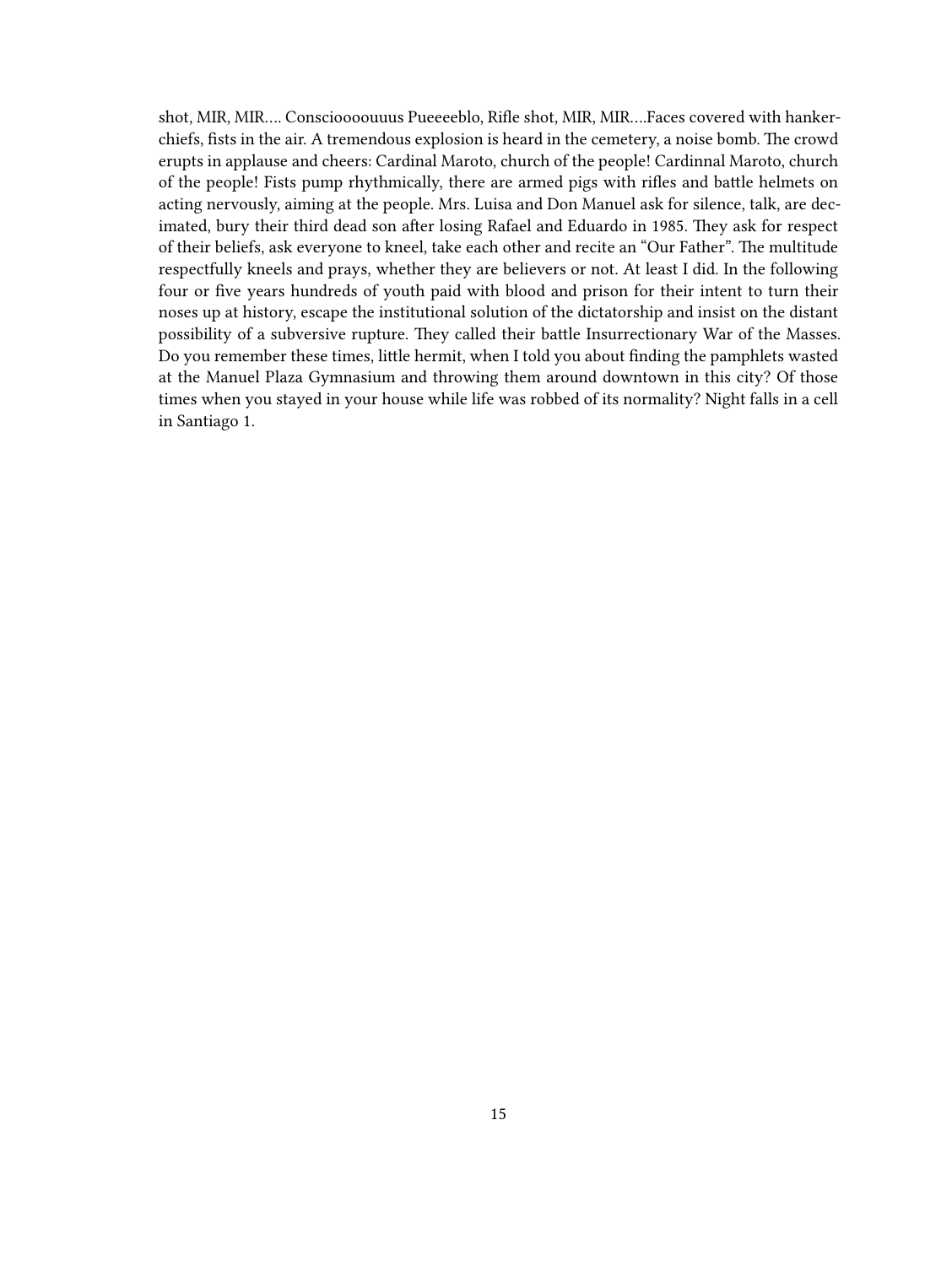#### <span id="page-15-0"></span>**III. Back to Maximum**

The gendarmerie's TAR group shows up, there are three guards, I already know quite a few of them. An exhaustive inspection of all my clothes: genitals up, soles of the feet, socks, shoes, legs, torso, open the mouth, palms of the hands, behind the ears. Restraints on feet and hands, "lengthy measures" in police terms. Pass the chain through the trouser and close the restraint on the ankle. *"I'm only going to put it on one leg so that you can walk, alright?"* Alright. Yellow vest and handcuffs on the hands. We walk along the first passageway. A paramedic takes the standard documentation. We leave. They talk on the radio *"on the way with two-six Niemeyer, direction Beta, maximum security measures"*. A long walk along the underground passageways until the transfer zone. A brief stay in a cell, they arm themselves with a Famae submachine gun and a shotgun, and we move to take another police truck. We go out to Pedro Montt, it is Saturday the  $27<sup>th</sup>$  of April, around 9pm, I look through the narrow barred window and there is almost nobody in the streets. An armed functionary gets out and stops the traffic, the vehicle begins to reverse and I'm surprised to see the functionaries filming the proceedings. We are back at the special high security unit, maximum-security section – our little Guantánamo.

There is a labyrinth-like entrance to "the maximum," the functionaries speak through the intercom: "an entry," and the electronic door opens. A sergeant receives me, he revises the paperwork, again they order me to take off my clothes, an inspection of all my clothing and then the paramedic again "Do you have any chronic illnesses?" Yeah sure, putting my head down the toilet. "Do you smoke, consume alcohol, drugs, take any medications? What is your height? How much do you weigh?" Again the sergeant: *"Listen, you have already been here, you know how the system works; respect to be respected.*"

They place me on the second floor, special vigilance corridor. I know this place, it is a human experiment. They open the cell, I enter, they close it. At least the cell is clean. There are three blankets (I won't freeze to death) and the mattress is decent, so I won't die devoured by mites. As soon as the cops leave, the prisoners begin to call out, "*Hey, the guy that just arrived," "What's up?", "What are you here for?", "Where from, what happened, oh the time flies, tomorrow you'll get out to the patio", "Are you hungry brother?"* known bank robbers ask me. *"Yeah, actually" "Relax,* I'm going to send you some mail"<sup>1</sup>. This is really classic, solidarity between prisoners. They throw me a package and two sandwiches of tomato, avocado and half a bottle of juice arrive. I say thanks, I'll see you tomorrow. I'm hungry and really tired, it has been practically 48 hours since I've slept. I sit on the mattress on top of a surface of concrete and I eat the sandwiches. I toast with the peach juice and I dedicate it to internet fascists… "Let him rot in prison," I say, and can't help but laugh.

I make the bed and look at the bars that cover the whole prison, the turret with its windows and powerful spotlights. I remember when I told you, *"Whatever happens, we'll look up at the sky, the constellation of Orion and the moon, and we'll remember this moment."* I think I may have

 $1$  Mail: a package sent by prisoners from one cell to the next, or to the next floor, tied to a string.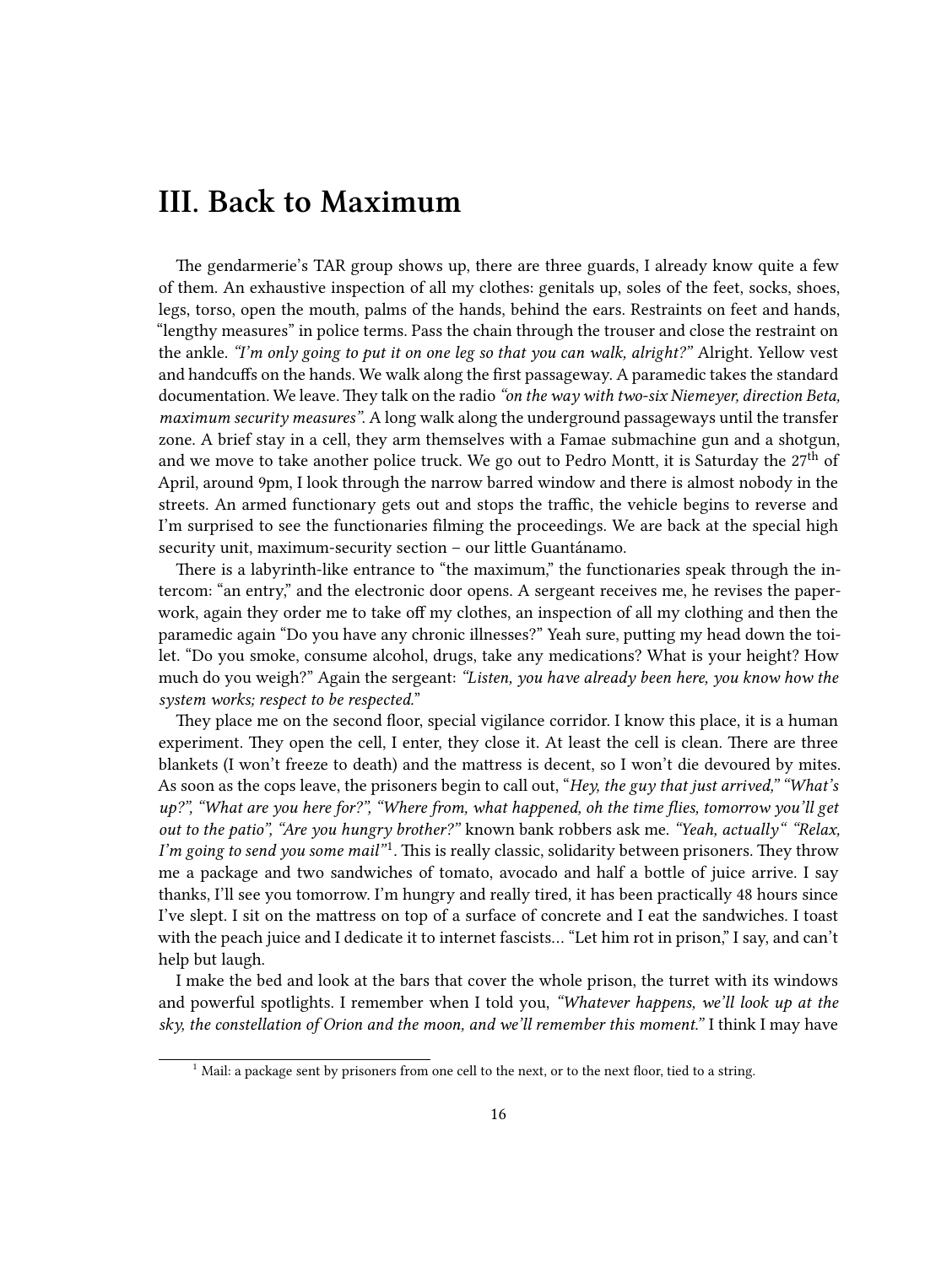lied to you. From here the spotlights impede the view of the moon and the stars. I close my eyes from fatigue. Sleep enters softly, pleasantly, it surrounds me, until finally I'm in the forests and mountains again, you both look at me and laugh, the little hummingbird points his finger at me, "ile nuna" (look, moon) and I say to him, "Yes son, the moon," and we escape again, and I no longer belong to the prison.

> Hans Felipe Niemeyer Salinas Late May, 2013. Maximum Security Prison. Santiago, Chile.